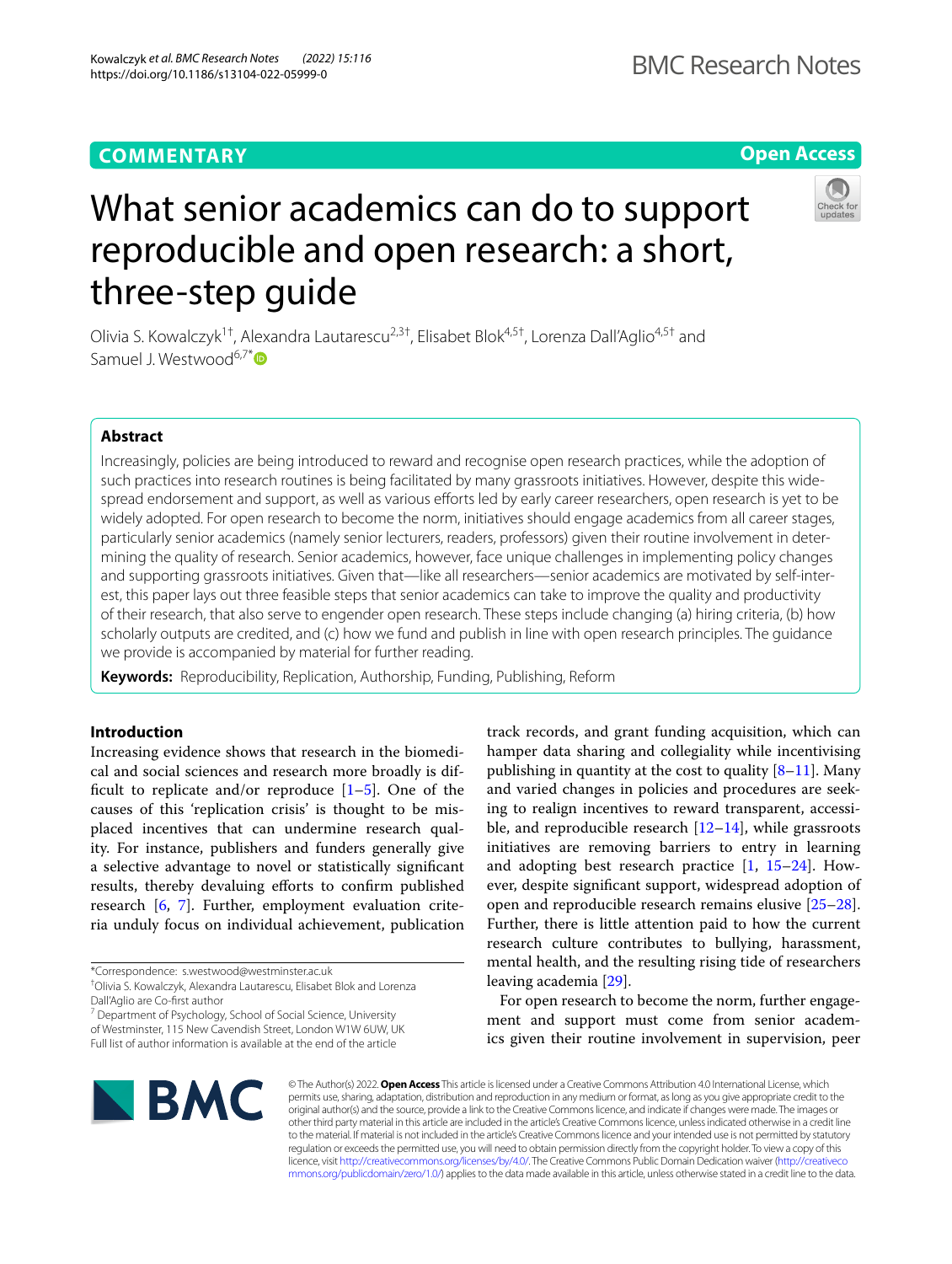review, journal editing, hiring, and informing institutional policies. Senior academics are, however, presented with unique social and practical barriers. For example, setting higher quality standards for junior researchers can be negatively perceived as 'ladder pulling' [[30](#page-6-4)], while the widely held perception that open research can stife innovation or long-held academic freedoms can make researchers at all career stages hesitant to change current practices [[27,](#page-6-5) [31–](#page-6-6)[33\]](#page-6-7). Further, applying for grants [[34–](#page-6-8)[36](#page-6-9)] and teaching [[37](#page-6-10)] occupy an increasing amount of work time, which means attending training, developing open research practices, or changing long-standing research routines can be costly and therefore deprioritized. Finally, the increasing literature on how to adopt open research is fast becoming overwhelming, contradictory, and mainly tailored to early career researchers [\[18](#page-6-11), [23,](#page-6-12) [25,](#page-6-1) [26](#page-6-13)].

Therefore, we present a short guide highlighting three easy steps to introduce open research ideas and practices into existing research routines while avoiding the barriers mentioned above. These steps include (1) modifying hiring criteria, (2) crediting scholarly outputs with the contributorship model, and (3) securing grant funding and publishing in line with open research. Following the lead of similar initiatives, these steps are designed to appeal to the self-interests of researchers to motivate their engagement with open research practices [[23,](#page-6-12) [38,](#page-6-14) [39](#page-6-15)], with a unique focus on the viewpoint of senior academics. This is supplemented by materials for further reading.

# **Main text**

# **Step 1: Change how you hire**

Evidence shows that open research practices confer a competitive advantage in publishing scholarly outputs and acquiring grant funding (see Table [1\)](#page-2-0), meaning that individuals with open research expertise are a desirable asset in lab groups or departments. However, such individuals will likely be missed in hiring and promotion opportunities as a result of the undue weight given to evaluation metrics such as h-indices and journal impact factors [\[9](#page-5-9), [40](#page-6-16)]. Further, as open research is rarely mentioned in job descriptions, sought-after candidates cannot easily identify potential employers that value open research. Therefore, we encourage senior academics (where possible) to modify their hiring criteria to incorporate open research practices that support research quality and productivity.

Modelled on a crowd-sourced initiative [\[41](#page-6-17)], one feasible approach is to modify desirable/essential person specifcation criteria to include a track record of one or more open research practices (e.g., open data, open materials/code, pre-registration, open access publication, publishing preprints, and/or open peer review; see Table [1](#page-2-0) for defnitions). Criteria should be stated clearly and publicly in advertised job descriptions and/or hiring policies, while decisions about which open research practices to include should be made in consultation with faculties/departments to avoid unnecessarily disadvantaging staff/students. For example, where a track record of open access publications is not expected (e.g., for a PhD student/postdoctoral researcher), proxies for productivity or keen engagement in open research can include preprints, open materials, or open peer review. Instructive examples of how this can be achieved can be found here [[42](#page-6-18)] and in our Additional fle [1:](#page-5-10) Table [S1.](#page-5-10)

# **Step 2: Change authorship to contributorship**

The main currency for career progression is authorship on scholarly outputs [[11,](#page-5-5) [61,](#page-6-19) [62\]](#page-7-0). As a result, authorship disputes are widespread, leading to delays in submissions, conficts among collaborators and journal editors [[63–](#page-7-1)[65\]](#page-7-2), and/or retractions  $[66–68]$  $[66–68]$  $[66–68]$  $[66–68]$ . Such intense competition over credit for scholarly outputs has signifcantly disadvantaged those in more precarious positions (such as black and minority ethnic groups, individuals on fxedterm contracts, and women), with 40% of early-career researchers reporting that credit for their work was given to other academics or research staff [[29](#page-6-3), [69](#page-7-5), [70\]](#page-7-6). As large collaborative projects become the norm, contributions will be more difficult to dissect and therefore authorshiprelated issues will become more common [[71](#page-7-7)[–74](#page-7-8)].

Issues with assigning credit for scholarly outputs are in part due to the lack of consensus-based and comprehensive standards. The commonly used standard, the International Committee of Medical Journal Editors (ICMJE; or the Vancouver guidelines), stipulates that authorship is contingent on substantive contributions (e.g., conceptual design, data collection, analysis, or interpretation, drafting and/or revising a manuscript) [[75\]](#page-7-9). Still, ICMJE ofers no adequate guidance on contentious issues, such as designating frst, last, or corresponding authorship; assigning responsibility for the research; or dealing with large collaborations or other contributions (such as from librarians and statisticians)  $[76, 77]$  $[76, 77]$  $[76, 77]$  $[76, 77]$  $[76, 77]$ . These issues can be avoided with contributorship models of authorship, such as the Contributor Roles Taxonomy (CRediT), a consensus-based classifcation system that distinguishes 14 contributor roles (see Additional fle [1](#page-5-10): Table S2) that is now adopted in the submission process at leading publishers (e.g., Elsevier, PLoS, Wiley, and Springer) and hundreds of journals [[78,](#page-7-12) [79\]](#page-7-13).

CRediT documents individual contributions to a scholarly output in a standardised, accessible, and discoverable manner. This can be done at any stage in a research project, although the earlier the better to manage expectations of team members and to minimise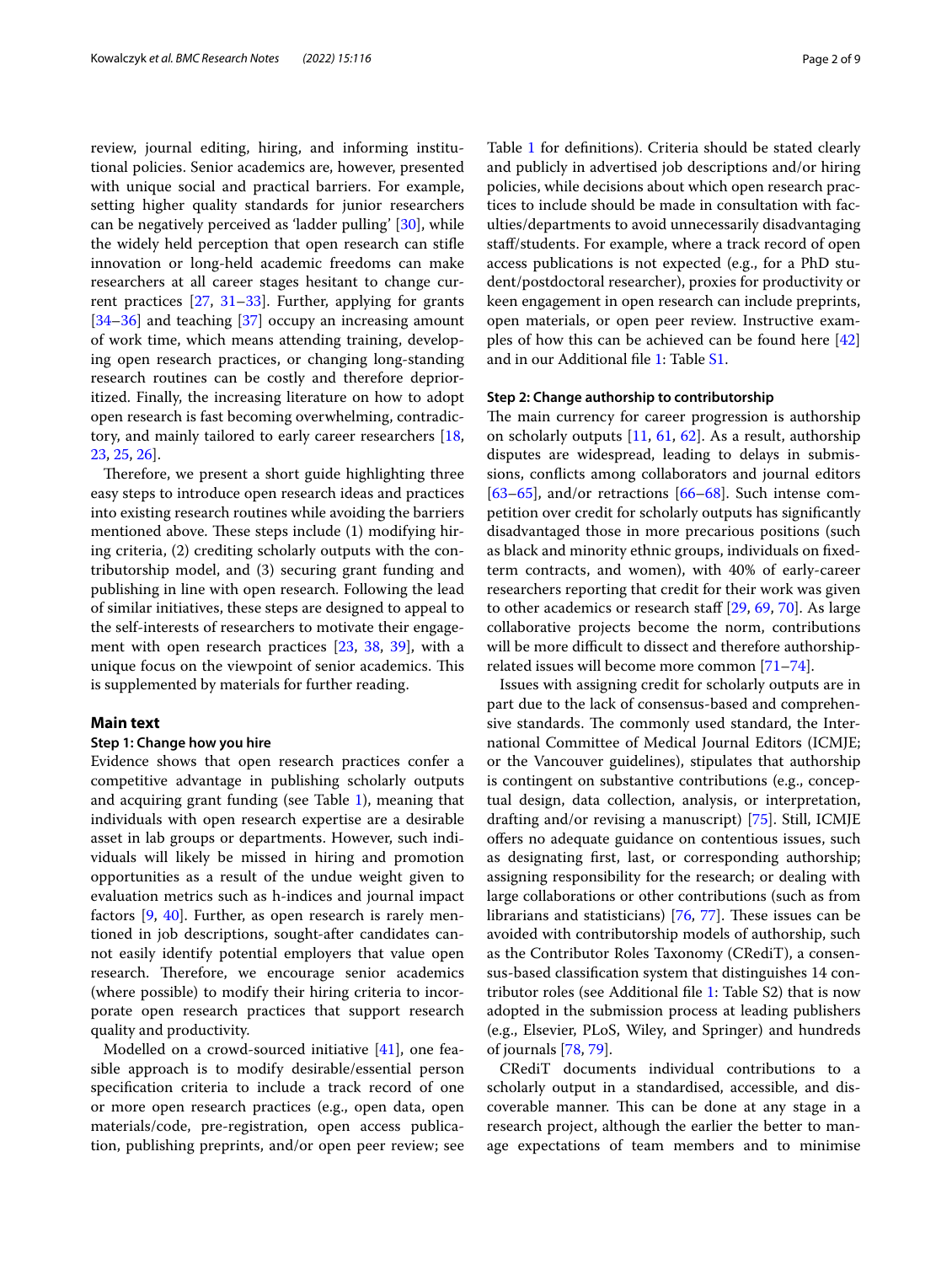<span id="page-2-0"></span>

|                        | Table 1 Open research practices and the career benefits they confer. Definitions are lifted from [43]                                                                                                                                                                                                                                                                                                                                                                      |                                                                                                                                                                                                                                                                                                                                                                        |
|------------------------|----------------------------------------------------------------------------------------------------------------------------------------------------------------------------------------------------------------------------------------------------------------------------------------------------------------------------------------------------------------------------------------------------------------------------------------------------------------------------|------------------------------------------------------------------------------------------------------------------------------------------------------------------------------------------------------------------------------------------------------------------------------------------------------------------------------------------------------------------------|
| Open research practice | Definition                                                                                                                                                                                                                                                                                                                                                                                                                                                                 | Competitive advantages                                                                                                                                                                                                                                                                                                                                                 |
| Open Access Publishing | the following scholarly outputs: peer-reviewed journal articles, conference papers,<br>A scholarly output accessible to the public free of charge. This can include green,<br>gold or platinum/diamond forms of open access. Open access can be applied to<br>theses, book chapters, monographs, and images                                                                                                                                                                | Publishing via open access is associated with higher citation rates and improves the<br>speed and breadth of dissemination of scholarly outputs [44, 45]                                                                                                                                                                                                               |
| Open Data              | Publicly accessible, digitally-shareable data that are necessary to reproduce the<br>eported results                                                                                                                                                                                                                                                                                                                                                                       | papers linked with open data and/or materials are associated with a higher citation<br>Facilitates collaboration [46]; increases efficiency and sustainability [47]; published                                                                                                                                                                                         |
| Open Materials         | Publicly available components of the research methodology needed to reproduce<br>the reported procedure and analysis (e.g., code, software, workflows, etc.)                                                                                                                                                                                                                                                                                                               | rate on average [23, 45, 48]; when published with a digital object identifier (DOI), open<br>data and/or materials can be a citable publication [49]; synthetic datasets can help<br>cross-validate analysis and improve reproducibility of analysis workflows [50]                                                                                                    |
| Open Peer Review       | A findable, freely and publicly accessible, and signed peer review either pre- or post-<br>publication                                                                                                                                                                                                                                                                                                                                                                     | Academics who act as reviewers can get credit for their work [51]                                                                                                                                                                                                                                                                                                      |
| Preprints              | Complete, non-peer-reviewed manuscript entered in a time-stamped and publicly<br>accessible location, usually an institutional or disciplinary repository (e.g., PsyArXiv,<br>LawArXiv, UCL Press, MedrXiv). Preprints are often also submitted for peer review<br>and publication in a traditional scholarly journal, but this is not mandatory                                                                                                                           | feedback outside of formal peer-review [24]; posting a manuscript as a preprint before<br>formal publication can increase citations and impact [53, 54]; improves chances of<br>Wider, faster, and cheaper dissemination of research [52]; greater opportunity for<br>publication in journals with high impact factors [55]                                            |
| Preregistration        | A publicly available time-stamped study design and/or analysis plan that is regis-<br>tered in an institutional registration system (e.g., ClinicalTrials.gov, Open Science<br>Framework, AEA Registry, EGAP)                                                                                                                                                                                                                                                              | (i.e., CARKing—critiquing after the results are known) during peer-review [39, 57, 58];<br>Boost a researcher's reputation [56]; preventative measure against post-hoc critique<br>prospective registration of a study design can be a citable publication; comply with<br>submissions guidelines set by International Committee of Medical Journal Editors<br>(ICMJE) |
| Registered Reports     | sful peer-review, the final manuscript is published<br>before data has been collected or accessed. Second, providing the authors closely<br>stage peer-review process. First, following successful peer-review, a pre-specified<br>A peer-reviewed journal article where the decision to publish is based on a two-<br>study and/or analysis protocol is accepted in principle by a participating journal<br>followed the protocol and succes<br>regardless of the results | Guaranteed publication regardless of study results, providing the registered protocol<br>and/or analysis is followed [59]; reduces CARKing [39, 57, 58]; cited at comparable or<br>slightly higher levels than conventional peer-reviewed articles [60]; stage one peer-<br>review provides additional peer-review feedback                                            |
|                        |                                                                                                                                                                                                                                                                                                                                                                                                                                                                            |                                                                                                                                                                                                                                                                                                                                                                        |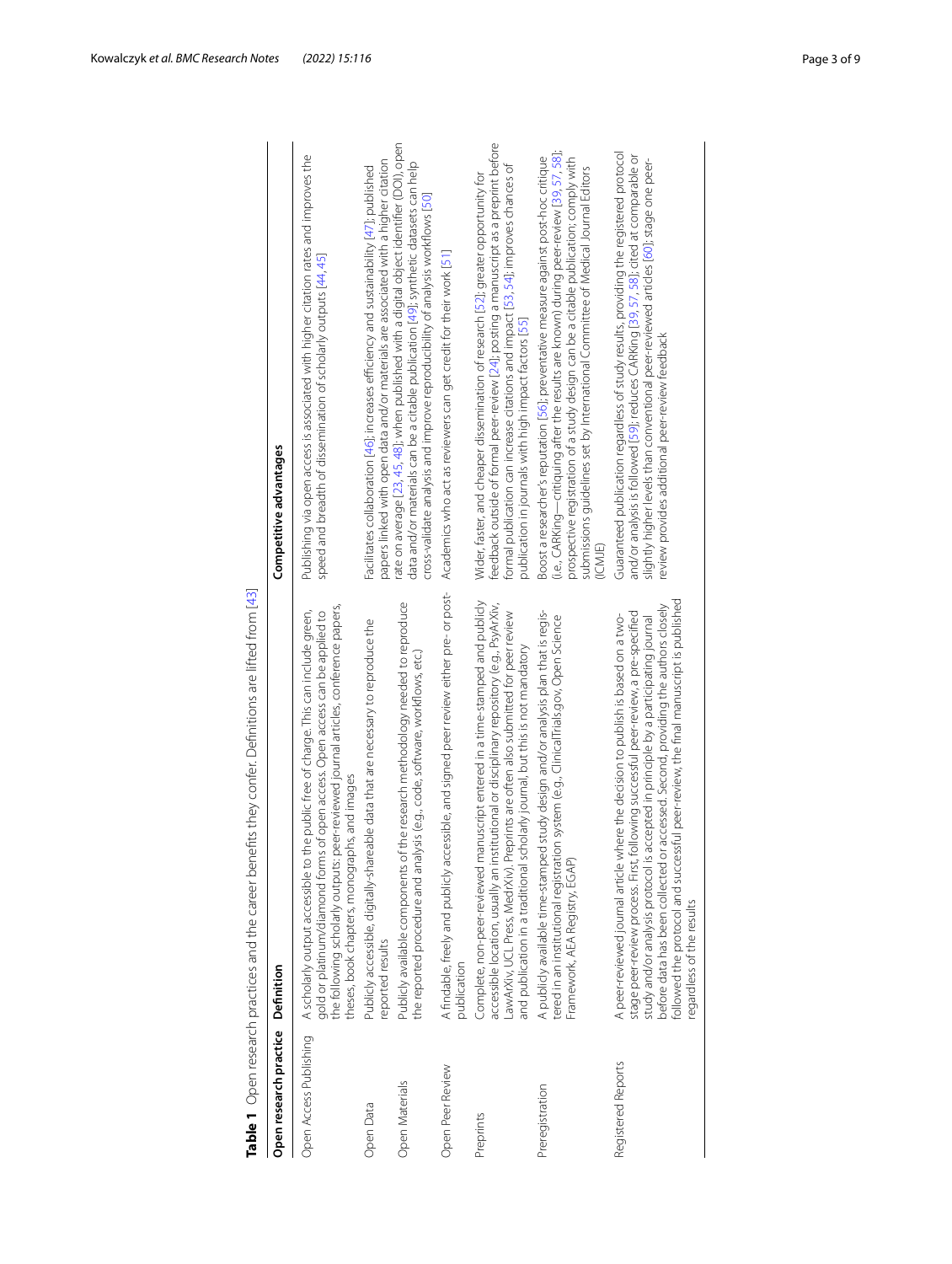future authorship issues. The web-based application, *Tenzing*, automates this process and produces a CRediTcompatible manuscript for publication [\[80](#page-7-14)]. Although the contributor roles are fxed, their defnitions can be customised to a particular research discipline for clarity. Further, CRediT can provide a useful framework for deciding on authorship designation. For instance, the degree of contribution can be specifed as 'lead', 'equal', or 'supporting', which can inform authorship order [\[71](#page-7-7), [73\]](#page-7-15). Moreover, contributions to 'data curation', 'project administration', and 'validation' can instruct who should be the corresponding author. CRediT also offers unique opportunities to improve productivity, particularly in terms of fostering collaborations, by signalling the expertise of members of your research group, recognising individual contributions to large teams, and acknowledging roles which tend to be overlooked despite providing valuable insight or support (e.g., project administration). See Additional fle [1](#page-5-10): Table S3.

# **Step 3: Change how you fund and publish with open research**

Funders and journals are beginning to advantage open research practices with novel initiatives and policy changes. Thus, to be in a position of strength, senior academics should engage with open research in seeking funding and publishing their research outputs.

### *Policy changes*

Funders and journals widely endorse the practice of making sure that research data should be 'as open as possible, as closed as necessary', with new policies being introduced to further compliance with this practice [[81](#page-7-16)]. Most funders now also require a data management plan (i.e., a detailed specifcation of how data or materials will be curated, shared, or used) as standard [[82](#page-7-17)]. Data availability statements, indicating where data and materials are available or specifying reasons for exemptions from datasharing, are also compulsory for submissions to a growing number of journals, including Science, Nature, and the BMJ [\[83–](#page-7-18)[85\]](#page-7-19). Data can also be archived and shared through data journals (such as, [[84–](#page-7-20)[90](#page-7-21)]) or in third-party repositories (e.g., GitHub, Open Science Framework, and Zenodo), which allow control over how data and code are used and shared by assigning licences and DOIs [[1,](#page-5-0) [49](#page-6-26), [93\]](#page-7-22) (See Additional file [1](#page-5-10): Table S4).

Perhaps the most signifcant and less well-known policy changes concern preprints, which encourage the publication of scholarly outputs in a faster, more impactful, and more accessible manner. A preprint is a timestamped, non-peer reviewed manuscript made freely and publicly accessible via an online server typically within 72-h of submission (e.g., PsyArXiv, LawArXiv). Thus, the signifcant time lag between manuscript submission and its publication (median days, 165) [\[94](#page-7-23)] and the infeasible journal open access fees [[95\]](#page-7-24) do not apply to preprints. Because of faster and wider dissemination, grantees are increasingly required to deposit preprints, particularly if funded research is of signifcant public health beneft (e.g., Bill & Melinda Gates Foundation) [[96](#page-7-25)]. Further, a majority of journals permit preprints to be shared before or during manuscript submission [[97](#page-7-26)] (Additional fle [1](#page-5-10): Table S4), presumably due to evidence that journal articles linked to preprints have higher citation rates [[53](#page-6-30), [55\]](#page-6-32). Influential journals (e.g., BMJ, The Lancet) and funders (e.g., The National Institutes of Health, Wellcome Trust) are now explicitly stating that preprints can be cited [[98,](#page-7-27) [99](#page-7-28)]. Preprints can additionally be referenced in researcher track records when applying for funding [[96\]](#page-7-25) and included in submissions to the UK Government funding organisation, the Research Excellence Framework [[98\]](#page-7-27).

### *Funding opportunities*

The move from funders to investing in open research is set to gather pace, particularly following the invaluable role open research played in the COVID-19 pandemic [[100\]](#page-7-29). However, identifying and keeping track of open research funding opportunities is challenging. We therefore provided key examples of funding opportuni-ties supporting open research in Table [2](#page-4-0) and additionally curated a list of funding opportunities obtained by using data scraping, available at [https://lorenzada.github.](https://lorenzada.github.io/openresearch_funding/) [io/openresearch\\_funding/](https://lorenzada.github.io/openresearch_funding/). In this list, we selected funding opportunities mentioning keywords related to open research (e.g., replication study, reproducible code, preprint), after data scraping was performed from the NIH and UKRI funding websites. Of note, website selection for data scraping was based on whether automated data collection was permitted for a given website. For further information, please refer to the open code at [https://](https://github.com/LorenzaDA/openresearch_funding) [github.com/LorenzaDA/openresearch\\_funding.](https://github.com/LorenzaDA/openresearch_funding) This list not only illustrates the mounting fnancial commitment to open research practices and projects from grant funders, but will hopefully encourage senior academics to apply for funding or for them to support applications from early career researchers in their research team.

# **Outlook**

*'We create our culture, invisible though it may be, and we therefore have it collectively within ourselves to change our culture for the better' ([[118\]](#page-8-0), p. 92).*

Academic researchers typically aim to reach the highest standards of best research practice, but are hampered by perverse incentives and cultural norms. However,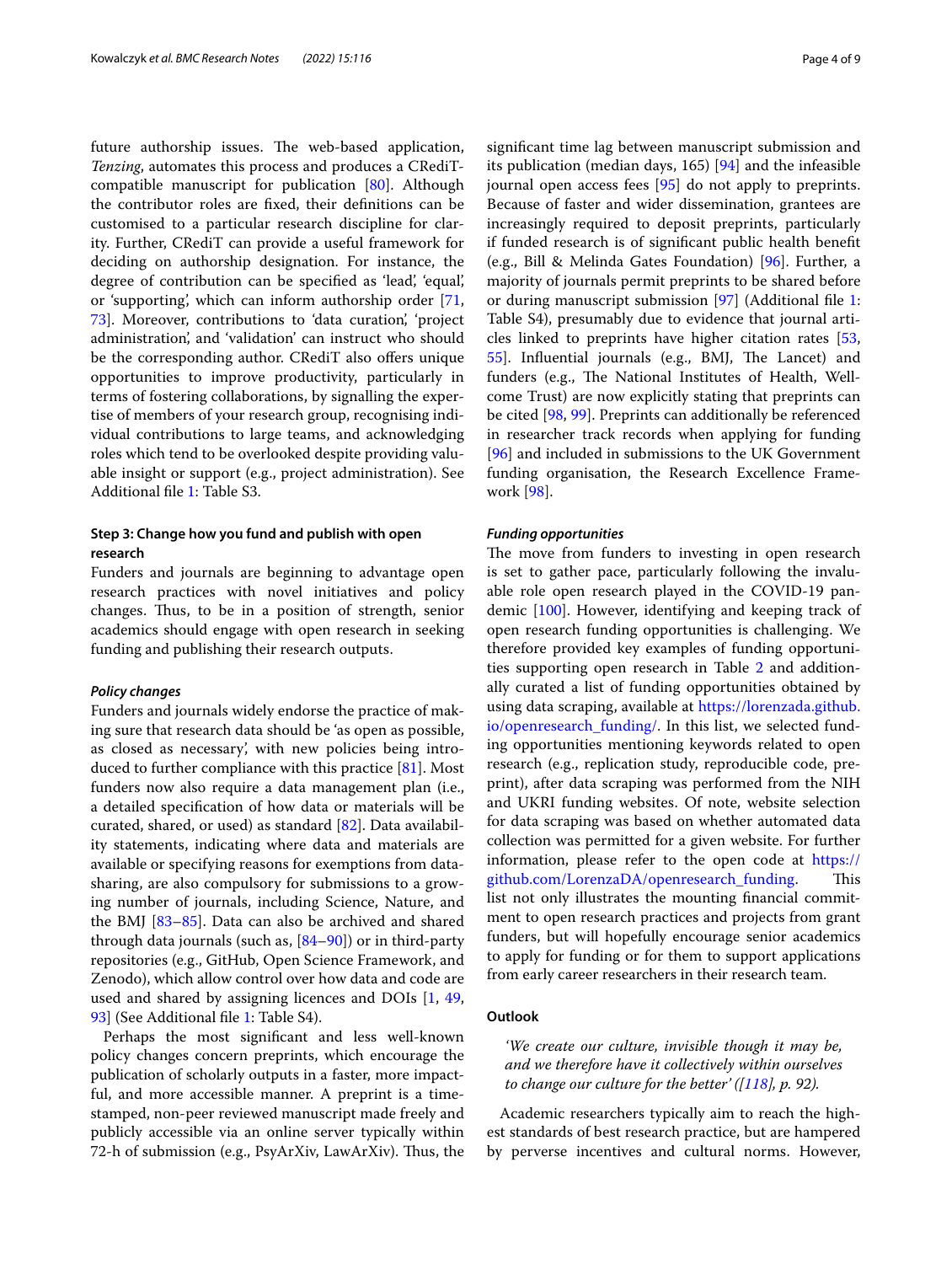<span id="page-4-0"></span>**Table 2** Examples of funding opportunities supporting or rewarding open research, with accompanying text lifted directly from funders' websites

| <b>Funder</b>                                | Scope                                                                                                                                                                                                                                                                                                                                                                                                                                                                |
|----------------------------------------------|----------------------------------------------------------------------------------------------------------------------------------------------------------------------------------------------------------------------------------------------------------------------------------------------------------------------------------------------------------------------------------------------------------------------------------------------------------------------|
| Centre for Open Science                      | In 2015, the Incubator and Integration Grants provided funding for advancing openness, integrity,<br>and reproducibility in science. Incubator grants supported the development of new open tools and<br>services. Integration grants supported integrating tools and services that are useful to scientists<br>through the Open Science Framework, a free, open-source infrastructure (total budget \$300,000)<br>[101]                                             |
|                                              | Up to 2019, as part of the Preregistration Challenge, prizes were awarded to researchers who pub-<br>lished the results of a preregistered study (\$1,000) [102]                                                                                                                                                                                                                                                                                                     |
| The Dutch Research Council (NWO)             | Open Science Fund: Grant offering funding to develop, test, and implement novel ways to make<br>science more open, accessible, transparent, and reusable. (up to $€50,000$ )<br>Up until 2019. Replication Studies Grants were offered for replication of existing data (reproducibil-<br>ity), replication with new data, and replication of research questions (total budget €3 million) [103]                                                                     |
| The Einstein Foundation Award                | The Einstein Foundation Award for Promoting Quality in Research aims to provide recognition and<br>publicity for outstanding efforts that enhance the rigor, reliability, robustness, and transparency of<br>research in the natural sciences, the social sciences, and the humanities, and stimulate awareness<br>and activities fostering research quality among scientists, institutions, funders, and politicians (up to<br>€200,000) [104]                      |
| Fostering Responsible Research Practices     | Up until 2020, 'research on research' funds were awarded to address the need for greater quality,<br>integrity and efficiency in academic research (€75,000 Euro each) [105]                                                                                                                                                                                                                                                                                         |
| Horizon Europe                               | Several grant opportunities funded by the European Commission (EU Budget for the Future) for<br>research performed with open science practices and published open access (total budget $\epsilon$ 95.5<br>billion) [106]                                                                                                                                                                                                                                             |
| Learned Societies                            | Learned societies have also started to reward open research practices. A few notable examples<br>include the British Neuroscience Association Credibility Prize to reward efforts to ensure neurosci-<br>ence research is as robust, reliable, replicable, and reproducible as possible (£500), and the Organisa-<br>tion for Human Brain Mapping Open Science Award to recognise sustained and impactful efforts in<br>the area of open science (\$2500) [107, 108] |
| Leamer-Rosenthal Prizes                      | Up until 2017, this prize rewarded social scientists for open research practices (up to \$60,000) [109]                                                                                                                                                                                                                                                                                                                                                              |
| Mozilla                                      | Up until 2019. Open Science Mini-Grants provided funding for researchers who are making science<br>more accessible, transparent, and reproducible (\$3000-\$10,000) [110]                                                                                                                                                                                                                                                                                            |
| National Institutes of Health (NIH)          | A series funding opportunities for creating rigor and reproducibility across several disciplines. Sup-<br>ports open access publication and requires the use of a data management and sharing plan for all<br>grant submissions [111]                                                                                                                                                                                                                                |
| National Science Foundation (NSF)            | Grant for Ethical and Responsible Research to produce knowledge about what constitutes or<br>promotes responsible or irresponsible conduct of research and why, as well as how to best instil this<br>knowledge into researchers, practitioners, and educators at all career stages (up to \$700,000) [112]                                                                                                                                                          |
| QUEST                                        | The QUEST Null Results and Replication Study Award is offering a research bonus to researchers<br>who publish a null result, perform a replication study, preregister a study protocol for a preclinical<br>study, reuse data, or include public engagement in their study ( $\epsilon$ 1,000) [113]                                                                                                                                                                 |
| Shuttleworth Foundation Fellowship Programme | Funding for researchers working openly on diverse problems (up to \$250,000) [114]                                                                                                                                                                                                                                                                                                                                                                                   |
| Universities                                 | Universities have started to reward open research practices through Open Research Awards. A<br>few notable examples include the Finnish Open Science Awards, University of Bristol, University of<br>Reading, University of Surrey, University of Groningen. Senior academics can follow this quide to run<br>awards at their own institutions (https://osf.io/kggez/)                                                                                               |
| UK Research and Innovation (UKRI)            | Provides open-access block grants to enable grant-holders to publish open access [115]                                                                                                                                                                                                                                                                                                                                                                               |
| Wellcome Trust                               | Research Enrichment Fund to support grantholders to use public insights to develop their research<br>$(E10,000-250,000)$ [116]<br>Wellcome Data Re-use prizes to stimulate and celebrate the innovative re-use of research data<br>$(E5,000 - E15,000)$ [117]<br>Up until 2021, The Open Research Fund supported individuals and teams anywhere in the world to                                                                                                      |
|                                              | carry out groundbreaking experiments in open research (£50,000)                                                                                                                                                                                                                                                                                                                                                                                                      |

senior academics in particular face additional, unique challenges–especially in terms of prohibitive workloads– that prevent them from supporting or practising open research even though they might view open research as necessary or worthwhile. This is a problem. The success of policies and grassroots initiatives aiming to normalise open research relies on the collective action of researchers, but only when open research is practised routinely by those in positions of seniority can a positive change in research culture and quality take efect. In this context,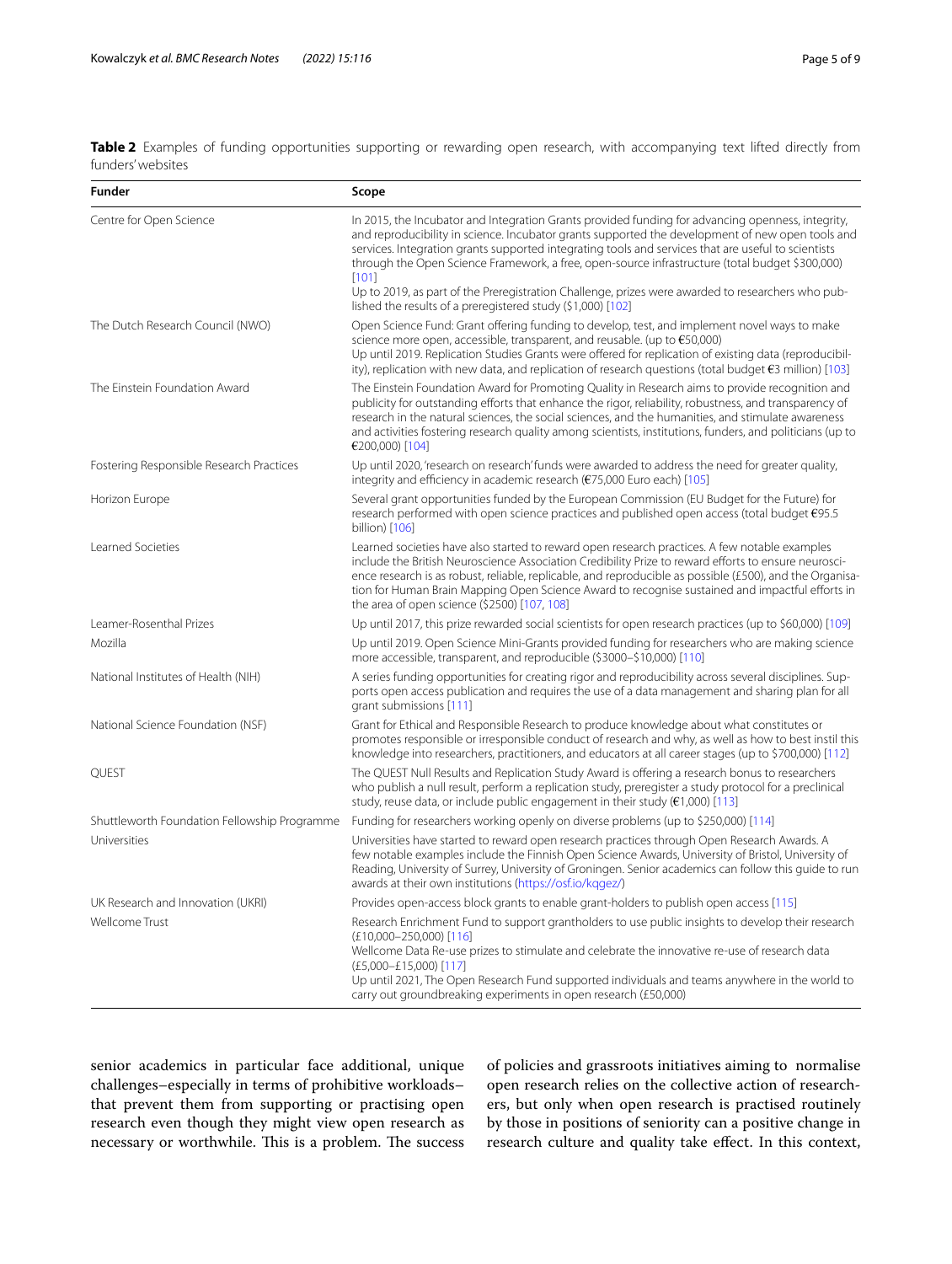we sought to lower barriers of entry into open research for senior academics, and to highlight that open research is advantageous for research grant capture, productivity, and integrity. More remains to be done, but our short, easy-to-follow, three-step guide will hopefully mark the frst steps into a wider adoption of open research for many senior academics.

# **Supplementary Information**

The online version contains supplementary material available at [https://doi.](https://doi.org/10.1186/s13104-022-05999-0) [org/10.1186/s13104-022-05999-0](https://doi.org/10.1186/s13104-022-05999-0).

<span id="page-5-10"></span>**Additional fle 1: Table S1**. Examples of open science practices in university policies for hiring and promotion. **Table S2**. The CRediT Taxonomy of Roles (adapted from 71 in main text). **Table S3** Prospective benefts of CRediT (adapted from 71 in main text). **Table S4** List of useful online resources to track funding and journal policies regarding open access, preprints, and open data/materials.

#### **Acknowledgements**

The author would like to thank those who provided helpful feedback on earlier versions of this manuscript, which include Marion Criaud and Sheut-Ling Lam.

#### **Authors' contributions**

All authors contributed equally to this paper, hence all authors share co-frst authorship, with SJW as senior author since he led the project and writing. Authorship order was randomly allocated to all authors by SJW. Each author made substantial contributions to the conception of the work, has drafted the work, and substantively revised it. All authors have approved the submitted version (and any substantially modifed version), have agreed both to be personally accountable for the author's own contributions and to ensure that questions related to the accuracy or integrity of any part of the work, even ones in which the author was not personally involved, are appropriately investigated, resolved, and the resolution documented in the literature. Conceptualization: OSK, AL, EB, LDA and SJW. Data Curation: LDA. Project Administration: SJW. Resources: AL and LDA. Supervision: SJW. Visualization: OSK, AL, EB, LDA and SJW. Writing—original Draft Preparation: OSK, AL, EB, LDA and SJW. Writing—review and editing: OSK, AL, EB, LDA and SJW. All authors read and approved the fnal manuscript.

#### **Funding**

OSK is supported by the National Institute for Health Research (NIHR) Biomedical Research Centre at South London and Maudsley NHS Foundation Trust and King's College London. AL is supported by the UK Medical Research Council (MR/N013700) and King's College London member of the MRC Doctoral Training Partnership in Biomedical Sciences. EB is supported by the Sophia Children's Hospital Research Foundation (SSWO) Project #S18-68 and #S20-48. LD'A is supported by the Netherlands Organization for Scientifc Research (NWO-ZonMW: 016.VICI.170.200). SJW is supported by the Action Medical Research (GN2426), Garfeld Weston Foundation, National Institute for Health Research (NIHR) Biomedical Research Centre at South London and the Maudsley NHS Foundation Trust, and King's College London. The funders had no role in study design, data collection and interpretation, or the decision to submit the work for publication. The views expressed are those of the author(s) and not necessarily those of the NIHR or the Department of Health and Social Care.

#### **Availability of data and materials**

Not applicable.

#### **Declarations**

**Ethics approval and consent to participate** Not applicable.

#### **Consent for publication**

Not applicable.

# **Competing interests**

All authors declare no competing interests.

#### **Author details**

<sup>1</sup> Department of Neuroimaging, Institute of Psychiatry, Psychology and Neuroscience, King's College London, London, UK. <sup>2</sup> Forensic and Neurodevelopmental Sciences, Institute of Psychiatry, Psychology, Neuroscience, King's College London, London, UK.<sup>3</sup> Department of Perinatal Imaging and Health, Centre for the Developing Brain, School of Biomedical Imaging and Medical Sciences, King's College London, London, UK. <sup>4</sup> Department of Child and Adolescent Psychiatry/Psychology, Erasmus MC-Sophia Children's Hospital, University Medical Centre Rotterdam, Rotterdam, The Netherlands.<sup>5</sup> The Generation R Study Group, Erasmus MC, University Medical Centre Rotterdam, Rotterdam, The Netherlands. <sup>6</sup>Institute of Psychiatry, Psychology, Neuroscience, King's College London, London, UK.<sup>7</sup> Department of Psychology, School of Social Science, University of Westminster, 115 New Cavendish Street, London W1W 6UW, UK.

# Received: 24 December 2021 Accepted: 9 March 2022

#### <span id="page-5-0"></span>**References**

- 1. Munafò M, Nosek BA, Bishop DVM, Button KS, Chambers C, du Sert NP, et al. A manifesto for reproducible science. Nat Hum Behav. 2017;1(1):1–9.
- 2. Baker M, Dolgin E. Cancer reproducibility project releases frst results. Nat News. 2017;541(7637):269.
- 3. Borregaard MK, Hart EM. Towards a more reproducible ecology. Ecography. 2016;39(4):349–53.
- 4. Open Science Collaboration. Estimating the reproducibility of psychological science. Science [Internet]. 2015 Aug 28 [cited 2020 Jul 14];349(6251). Available from: [https://science.sciencemag.org/content/](https://science.sciencemag.org/content/349/6251/aac4716) [349/6251/aac4716.](https://science.sciencemag.org/content/349/6251/aac4716)
- <span id="page-5-1"></span>5. Drucker DJ. Never waste a good crisis: confronting reproducibility in translational research. Cell Metab. 2016;24(3):348–60.
- <span id="page-5-2"></span>6. Fanelli D. Negative results are disappearing from most disciplines and countries. Scientometrics. 2012;90(3):891–904.
- <span id="page-5-3"></span>7. Smaldino PE, McElreath R. The natural selection of bad science. R Soc Open Sci. 2016;3(9):160384.
- <span id="page-5-4"></span>8. John LK, Loewenstein G, Prelec D. Measuring the prevalence of questionable research practices with incentives for truth telling. Psychol Sci. 2012;23(5):524–32.
- <span id="page-5-9"></span>9. Moher D, Naudet F, Cristea IA, Miedema F, Ioannidis JPA, Goodman SN. Assessing scientists for hiring, promotion, and tenure. PLOS Biol. 2018;16(3):e2004089.
- 10. Moher D, Bouter L, Kleinert S, Glasziou P, Sham MH, Barbour V, et al. The Hong Kong principles for assessing researchers: fostering research integrity. PLOS Biol. 2020;18(7):e3000737.
- <span id="page-5-5"></span>11. Rice DB, Rafoul H, Ioannidis JPA, Moher D. Academic criteria for promotion and tenure in biomedical sciences faculties: cross sectional analysis of international sample of universities. BMJ. 2020;m2081.
- <span id="page-5-6"></span>12. Nosek BA, Alter G, Banks GC, Borsboom D, Bowman SD, Breckler SJ, et al. Promoting an open research culture. Science. 2015;348(6242):1422–5.
- 13. DORA—San Francisco Declaration on Research Assessment (DORA) [Internet]. [cited 2020 Aug 2]. Available from: [https://sfdora.org/.](https://sfdora.org/)
- <span id="page-5-7"></span>14. Plan S. Principles and Implementation|Plan S [Internet]. 2020 [cited 2020 Aug 2]. Available from: [https://www.coalition-s.org/addendum](https://www.coalition-s.org/addendum-to-the-coalition-s-guidance-on-the-implementation-of-plan-s/principles-and-implementation/)[to-the-coalition-s-guidance-on-the-implementation-of-plan-s/princ](https://www.coalition-s.org/addendum-to-the-coalition-s-guidance-on-the-implementation-of-plan-s/principles-and-implementation/) [iples-and-implementation/](https://www.coalition-s.org/addendum-to-the-coalition-s-guidance-on-the-implementation-of-plan-s/principles-and-implementation/).
- <span id="page-5-8"></span>15. Aczel B, Szaszi B, Sarafoglou A, Kekecs Z, Kucharský Š, Benjamin D, et al. A consensus-based transparency checklist. Nat Hum Behav. 2020;4(1):4–6.
- 16. Allen C, Mehler DMA. Open Science challenges, benefts and tips in early career and beyond. 2019 [cited 2019 Apr 23]; Available from: <https://osf.io/3czyt>.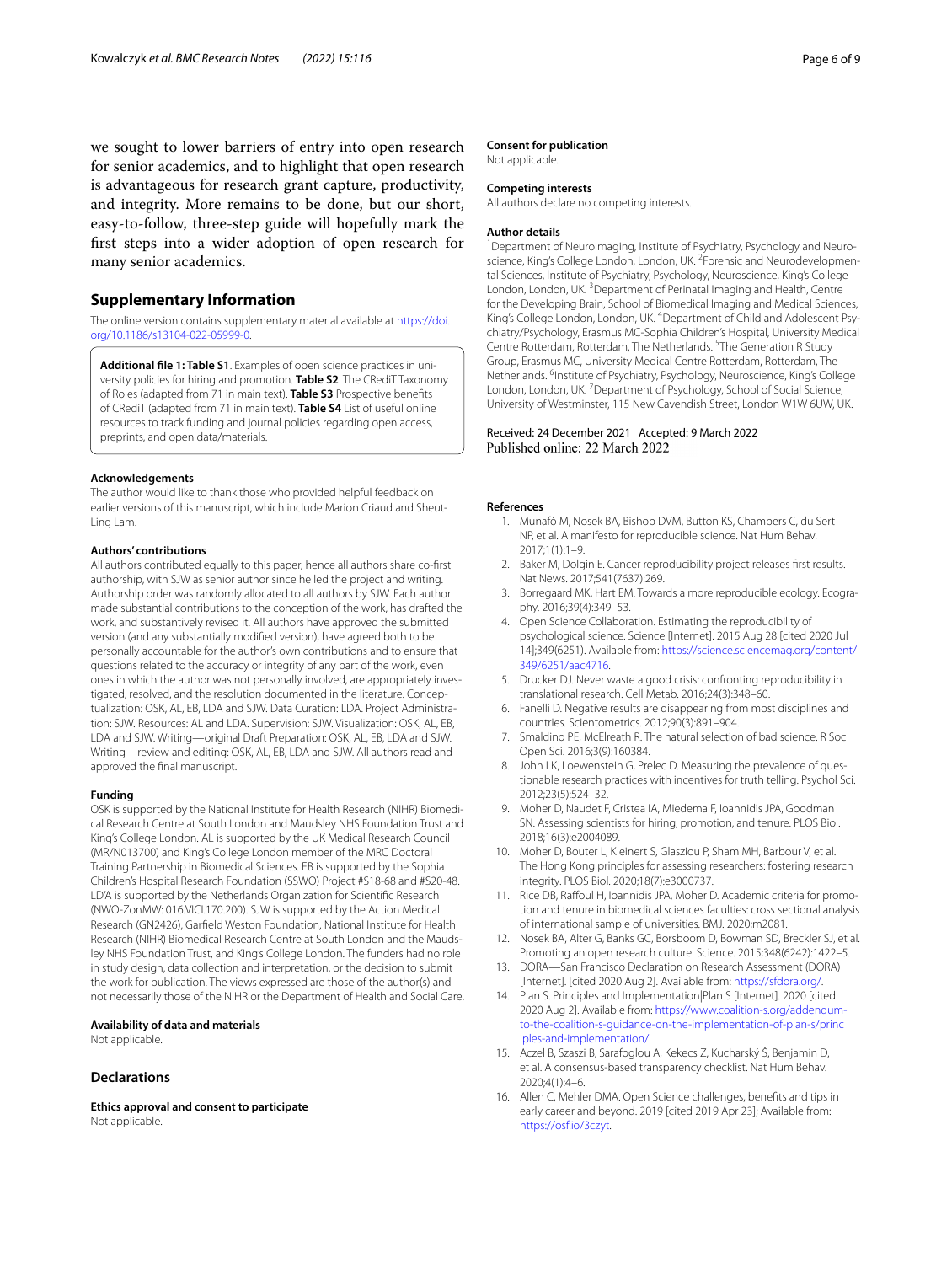- 17. Button KS, Chambers CD, Lawrence N, Munafò MR. Grassroots training for reproducible science: a consortium-based approach to the empirical dissertation. Psychol Learn Teach. 2020;19(1):77–90.
- <span id="page-6-11"></span>18. Crüwell S, van Doorn J, Etz A, Makel MC, Moshontz H, Niebaum JC, et al. Seven easy steps to open science. Z Für Psychol. 2019;227(4):237–48.
- 19. DeBruine L, Barr D. Data Skills for Reproducible Science [Internet]. Zenodo; 2019 [cited 2020 Aug 2]. Available from: [https://zenodo.org/](https://zenodo.org/record/3564555/export/csl#.XyaWvpNKh-W) [record/3564555/export/csl#.XyaWvpNKh-W](https://zenodo.org/record/3564555/export/csl#.XyaWvpNKh-W).
- 20. Etz A, Gronau QF, Dablander F, Edelsbrunner PA, Baribault B. How to become a Bayesian in eight easy steps: an annotated reading list. Psychon Bull Rev. 2018;25(1):219–34.
- 21. Kathawalla U-K, Silverstein P, Syed M. Easing Into Open Science: A Guide for Graduate Students and Their Advisors. 2020 May 8 [cited 2020 Jul 13]; Available from: [https://psyarxiv.com/vzjdp/.](https://psyarxiv.com/vzjdp/)
- 22. Klein O, Hardwicke TE, Aust F, Breuer J, Danielsson H, Mohr AH, et al. A practical guide for transparency in psychological science. Collabra Psychol. 2018;4(1):20.
- <span id="page-6-12"></span>23. McKiernan EC, Bourne PE, Brown CT, Buck S, Kenall A, Lin J, et al. How open science helps researchers succeed. eLife [Internet]. 2016 Jul 7 [cited 2019 Apr 23];5. Available from: [https://elifesciences.org/artic](https://elifesciences.org/articles/16800) [les/16800](https://elifesciences.org/articles/16800).
- <span id="page-6-0"></span>24. Sarabipour S, Debat HJ, Emmott E, Burgess SJ, Schwessinger B, Hensel Z. On the value of preprints: an early career researcher perspective. PLOS Biol. 2019;17(2):e3000151.
- <span id="page-6-1"></span>25. Abele-Brehm AE, Gollwitzer M, Steinberg U, Schönbrodt FD. Attitudes toward Open Science and public data sharing: a survey among members of the German Psychological Society. Soc Psychol. 2019;50(4):252–60.
- <span id="page-6-13"></span>26. Ali-Khan SE, Harris LW, Gold ER. Motivating participation in open science by examining researcher incentives. In: Rodgers PA, editor. eLife. 2017;6:e29319.
- <span id="page-6-5"></span>27. Houtkoop BL, Chambers C, Macleod M, Bishop DVM, Nichols TE, Wagenmakers E-J. Data sharing in psychology: a survey on barriers and preconditions. Adv Methods Pract Psychol Sci. 2018. [https://doi.](https://doi.org/10.1177/2515245917751886) [org/10.1177/2515245917751886](https://doi.org/10.1177/2515245917751886).
- <span id="page-6-2"></span>28. Chin J, Zeiler K, Dilevski N, Holcombe A, Jefries RG-, Bishop R, et al. The transparency of quantitative empirical legal research (2018– 2020). 2021;38.
- <span id="page-6-3"></span>29. Wellcome. What researchers think about the culture they work in [Internet]. 2019 [cited 2020 Jun 3]. Available from: [https://wellcome.](https://wellcome.ac.uk/reports/what-researchers-think-about-research-culture) [ac.uk/reports/what-researchers-think-about-research-culture](https://wellcome.ac.uk/reports/what-researchers-think-about-research-culture).
- <span id="page-6-4"></span>30. Poldrack RA. The costs of reproducibility. Neuron. 2019;101(1):11–4.
- <span id="page-6-6"></span>31. Fecher B, Friesike S, Hebing M. What drives academic data sharing? PLoS ONE. 2015;10(2):e0118053.
- 32. Levin N, Leonelli S, Weckowska D, Castle D, Dupré J. How do scientists defne openness? Exploring the relationship between open science policies and research practice. Bull Sci Technol Soc. 2016;36(2):128–41.
- <span id="page-6-7"></span>33. Murray F. The Oncomouse that roared: hybrid exchange strategies as a source of distinction at the boundary of overlapping institutions. Am J Sociol. 2010;116(2):341–88.
- <span id="page-6-8"></span>34. Gross K, Bergstrom CT. Contest models highlight inherent inefficiencies of scientific funding competitions. PLoS Biol. 2019;17(1):e3000065.
- 35. Herbert DL, Barnett AG, Clarke P, Graves N. On the time spent preparing grant proposals: an observational study of Australian researchers. BMJ Open. 2013;3(5):e002800.
- <span id="page-6-9"></span>36. von Hippel T, von Hippel C. To apply or not to apply: a survey analysis of grant writing costs and benefts. PLoS ONE. 2015;10(3):e0118494.
- <span id="page-6-10"></span>37. Mayo N. Is paid research time a vanishing privilege for modern academics? [Internet]. Times Higher Education (THE). 2019 [cited 2020 Aug 2]. Available from: [https://www.timeshighereducation.com/features/](https://www.timeshighereducation.com/features/paid-research-time-vanishing-privilege-modern-academics) [paid-research-time-vanishing-privilege-modern-academics](https://www.timeshighereducation.com/features/paid-research-time-vanishing-privilege-modern-academics).
- <span id="page-6-14"></span>38. Markowetz F. Five selfsh reasons to work reproducibly. Genome Biol. 2015;16(1).<https://doi.org/10.1186/s13059-015-0850-7>.
- <span id="page-6-15"></span>39. Wagenmakers E-J, Dutilh G. Seven Selfsh Reasons for Preregistration. APS Obs [Internet]. 2016 Oct 31 [cited 2020 Feb 5];29(9). Available from: [https://www.psychologicalscience.org/observer/seven-selfsh-reasons](https://www.psychologicalscience.org/observer/seven-selfish-reasons-for-preregistration)[for-preregistration](https://www.psychologicalscience.org/observer/seven-selfish-reasons-for-preregistration).
- <span id="page-6-16"></span>40. Hammarfelt B. Recognition and reward in the academy: valuing publication oeuvres in biomedicine, economics and history. Aslib J Inf Manag. 2017;69(5):607–23.
- <span id="page-6-17"></span>41. Chambers C, Schönbrodt F. Recognising Open Research Practices in Hiring Policies: Modular Certifcation Initiative Modular Certifcation Initiative [Internet]. 2017. Available from: [https://osf.io/qb7zm/?revis](https://osf.io/qb7zm/?revision=5012) ion=5012.
- <span id="page-6-18"></span>42. [Schönbrod](https://osf.io/qb7zm/?revision=5012)t F, Mellor DT, Bergmann C, Penfold N, Westwood S, Lautarescu A, et al. Academic job offers that mentioned open science. 2018 Jan 18 [cited 2021 Nov 30]; Available from:<https://osf.io/7jbnt/>.
- <span id="page-6-20"></span>43. Open Science Framework. Badges to Acknowledge Open Practices [Internet]. OSF; 2013 [cited 2021 Nov 30]. Available from: [https://osf.io/](https://osf.io/tvyxz/) [tvyxz/](https://osf.io/tvyxz/).
- <span id="page-6-21"></span>44. Colavizza G, Hrynaszkiewicz I, Staden I, Whitaker K, McGillivray B. The citation advantage of linking publications to research data. Wicherts JM, editor. PLoS ONE. 2020;15(4):e0230416.
- <span id="page-6-22"></span>45. Tennant JP, Waldner F, Jacques DC, Masuzzo P, Collister LB, Hartgerink ChrisHJ. The academic, economic and societal impacts of Open Access: an evidence-based review. F1000Research [Internet]. 2016 Sep 21 [cited 2020 Aug 3];5. Available from: [https://www.ncbi.nlm.nih.gov/pmc/artic](https://www.ncbi.nlm.nih.gov/pmc/articles/PMC4837983/) [les/PMC4837983/](https://www.ncbi.nlm.nih.gov/pmc/articles/PMC4837983/).
- <span id="page-6-23"></span>46. Boland MR, Karczewski KJ, Tatonetti NP. Ten simple rules to enable multi-site collaborations through data sharing. PLOS Comput Biol. 2017;13(1):e1005278.
- <span id="page-6-24"></span>47. Lowndes JSS, Best BD, Scarborough C, Afflerbach JC, Frazier MR, O'Hara CC, et al. Our path to better science in less time using open data science tools. Nat Ecol Evol. 2017;1(6):1–7.
- <span id="page-6-25"></span>48. Piwowar HA, Priem J, Larivière V, Alperin JP, Matthias L, Norlander B, et al. The state of OA: a large-scale analysis of the prevalence and impact of Open Access articles. PeerJ [Internet]. 2018 Feb 13 [cited 2020 Aug 3];6. Available from: [https://www.ncbi.nlm.nih.gov/pmc/articles/PMC58](https://www.ncbi.nlm.nih.gov/pmc/articles/PMC5815332/) [15332/](https://www.ncbi.nlm.nih.gov/pmc/articles/PMC5815332/).
- <span id="page-6-26"></span>49. Cousijn H, Kenall A, Ganley E, Harrison M, Kernohan D, Lemberger T, et al. A data citation roadmap for scientifc publishers. Sci Data. 2018;5(1):180259.
- <span id="page-6-27"></span>50. Quintana DS. A synthetic dataset primer for the biobehavioural sciences to promote reproducibility and hypothesis generation. In: Zaidi M, Büchel C, Bishop DVM, editors. eLife. 2020;9:e53275.
- <span id="page-6-28"></span>51. Schmidt B, Ross-Hellauer T, van Edig X, Moylan EC. Ten considerations for open peer review. F1000Research [Internet]. 2018 Jun 29 [cited 2020 Aug 4];7. Available from: [https://www.ncbi.nlm.nih.gov/pmc/articles/](https://www.ncbi.nlm.nih.gov/pmc/articles/PMC6073088/) [PMC6073088/](https://www.ncbi.nlm.nih.gov/pmc/articles/PMC6073088/).
- <span id="page-6-29"></span>52. Johansson MA, Reich NG, Meyers LA, Lipsitch M. Preprints: An underutilized mechanism to accelerate outbreak science. PLoS Med [Internet]. 2018 Apr 3 [cited 2020 Aug 4];15(4). Available from: [https://www.ncbi.](https://www.ncbi.nlm.nih.gov/pmc/articles/PMC5882117/) [nlm.nih.gov/pmc/articles/PMC5882117/](https://www.ncbi.nlm.nih.gov/pmc/articles/PMC5882117/).
- <span id="page-6-30"></span>53. Fraser N, Momeni F, Mayr P, Peters I. The effect of bioRxiv preprints on citations and altmetrics. Sci Commun Educ. 2019. [https://doi.org/10.](https://doi.org/10.1101/673665) [1101/673665](https://doi.org/10.1101/673665).
- <span id="page-6-31"></span>54. Fu DY, Hughey JJ. Releasing a preprint is associated with more attention and citations for the peer-reviewed article. In: Rodgers P, Amaral O, editors. eLife. 2019;8:e52646.
- <span id="page-6-32"></span>55. Learn JR. What bioRxiv's frst 30,000 preprints reveal about biologists. Nature [Internet]. 2019 Jan 22 [cited 2020 Aug 17]; Available from: <https://www.nature.com/articles/d41586-019-00199-6>.
- <span id="page-6-33"></span>56. Stewart SLK, Rinke EM, McGarrigle R, Lynott D, Lautarescu A, Galizzi MM, et al. Pre-registration and registered reports: a primer from UKRN. 2019;5.
- <span id="page-6-34"></span>57. Hobson H. Registered reports are an ally to early career researchers. Nat Hum Behav. 2019;3(10):1010.
- <span id="page-6-35"></span>58. Nosek BA, Lakens D. Registered reports: a method to increase the credibility of published results. Soc Psychol. 2014;45(3):137–41.
- <span id="page-6-36"></span>59. Chambers C. What's next for registered reports? Nature. 2019;573(7773):187–9.
- <span id="page-6-37"></span>60. Hummer LT, Singleton Thorn F, Nosek BA, Errington TM. Evaluating Registered Reports: A Naturalistic Comparative Study of Article Impact. 2017 Dec 4 [cited 2020 Aug 4]; Available from: <https://osf.io/5y8w7>.
- <span id="page-6-19"></span>61. van Dijk D, Manor O, Carey LB. Publication metrics and success on the academic job market. Curr Biol. 2014;24(11):R516–7.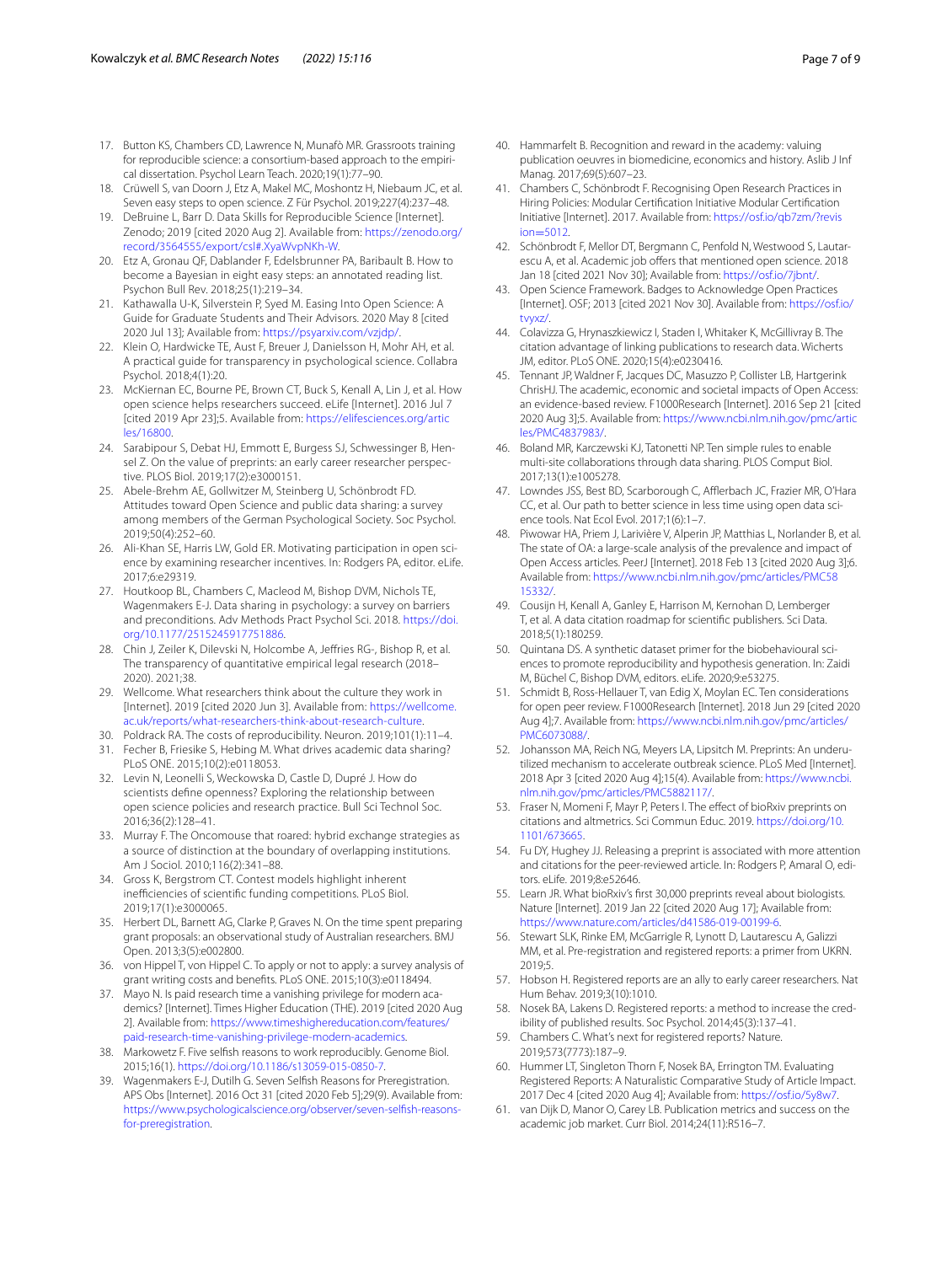- <span id="page-7-0"></span>62. Walker RL, Sykes L, Hemmelgarn BR, Quan H. Authors' opinions on publication in relation to annual performance assessment. BMC Med Educ. 2010;10(1):21.
- <span id="page-7-1"></span>63. Faulkes Z. Resolving authorship disputes by mediation and arbitration. Res Integr Peer Rev. 2018;3(1):12.
- 64. Grove J. What can be done to resolve academic authorship disputes? [Internet]. Times Higher Education (THE). 2020 [cited 2020 Aug 4]. Available from: [https://www.timeshighereducation.com/features/what-can](https://www.timeshighereducation.com/features/what-can-be-done-resolve-academic-authorship-disputes)[be-done-resolve-academic-authorship-disputes.](https://www.timeshighereducation.com/features/what-can-be-done-resolve-academic-authorship-disputes)
- <span id="page-7-2"></span>65. Wager E, Fiack S, Graf C, Robinson A, Rowlands I. Science journal editors' views on publication ethics: results of an international survey. J Med Ethics. 2009;35(6):348–53.
- <span id="page-7-3"></span>66. Henriques R. Lab leaders must create open and safe spaces to improve research culture | Wellcome [Internet]. 2020 [cited 2020 Aug 18]. Available from: [https://wellcome.ac.uk/news/lab-leaders-must-create-open](https://wellcome.ac.uk/news/lab-leaders-must-create-open-and-safe-spaces-improve-research-culture)[and-safe-spaces-improve-research-culture](https://wellcome.ac.uk/news/lab-leaders-must-create-open-and-safe-spaces-improve-research-culture).
- 67. Leiserson CE, McVinney C. Lifelong learning: science professors need leadership training. Nat News. 2015;523(7560):279.
- <span id="page-7-4"></span>68. Noorden RV. Some hard numbers on science's leadership problems. Nature. 2018;557(7705):294–6.
- <span id="page-7-5"></span>69. Marschke G, Nunez A, Weinberg BA, Yu H. Last place? The intersection of ethnicity, gender, and race in biomedical. AEA Pap Proc Am Econ Assoc. 2018;108(5):222–7.
- <span id="page-7-6"></span>70. Street JM, Rogers WA, Israel M, Braunack-Mayer AJ. Credit where credit is due? Regulation, research integrity and the attribution of authorship in the health sciences. Soc Sci Med 1982. 2010;70(9):1458–65.
- <span id="page-7-7"></span>71. Allen L, O'Connell A, Kiermer V. How can we ensure visibility and diversity in research contributions? How the Contributor Role Taxonomy (CRediT) is helping the shift from authorship to contributorship. Learn Publ. 2019;32(1):71–4.
- 72. Borenstein J, Shamoo AE. Rethinking authorship in the era of collaborative research. Account Res. 2015;22(5):267–83.
- <span id="page-7-15"></span>73. Brand A, Allen L, Altman M, Hlava M, Scott J. Beyond authorship: attribution, contribution, collaboration, and credit. Learn Publ. 2015;1:28.
- <span id="page-7-8"></span>74. Gaeta TJ. Authorship: "Law" and order. Acad Emerg Med. 1999;6(4):297–301.
- <span id="page-7-9"></span>75. International Committee of Medical Journal Editors. Defning the Role of Authors and Contributors [Internet]. 2020 [cited 2020 Aug 4]. Available from: [http://www.icmje.org/recommendations/browse/roles-and](http://www.icmje.org/recommendations/browse/roles-and-responsibilities/defining-the-role-of-authors-and-contributors.html)[responsibilities/defning-the-role-of-authors-and-contributors.html.](http://www.icmje.org/recommendations/browse/roles-and-responsibilities/defining-the-role-of-authors-and-contributors.html)
- <span id="page-7-10"></span>76. Holcombe AO. Contributorship, not authorship: use CRediT to indicate who did what. Publications. 2019;7(3):48.
- <span id="page-7-11"></span>77. Holcombe AO. Farewell authors, hello contributors. Nature. 2019;571(7764):147–147.
- <span id="page-7-12"></span>78. CRediT – Contributor Roles Taxonomy [Internet]. [cited 2021 Nov 30]. Available from:<https://credit.niso.org/>.
- <span id="page-7-13"></span>79. Holcombe AO, Kovacs M, Aust F, Aczel B. Documenting contributions to scholarly articles using CRediT and tenzing. PLoS ONE. 2020;15(12):e0244611.
- <span id="page-7-14"></span>80. Holcombe AO, Kovacs M, Aust F, Aczel B. Tenzing: documenting contributorship using CRediT. 2020 Jul 13 [cited 2020 Aug 4]; Available from:<https://osf.io/preprints/metaarxiv/b6ywe/>.
- <span id="page-7-16"></span>81. Couture JL, Blake RE, McDonald G, Ward CL. A funder-imposed data publication requirement seldom inspired data sharing. In: Wicherts JM, editor. PLoS ONE. 2018;13(7):e0199789.
- <span id="page-7-17"></span>82. Digital Curation Centre. Overview of funders' data policies | DCC [Internet]. 2020 [cited 2020 Aug 18]. Available from: [https://www.dcc.ac.uk/](https://www.dcc.ac.uk/guidance/policy/overview-funders-data-policies) [guidance/policy/overview-funders-data-policies](https://www.dcc.ac.uk/guidance/policy/overview-funders-data-policies).
- <span id="page-7-18"></span>83. Alsheikh-Ali AA, Qureshi W, Al-Mallah MH, Ioannidis JPA. Public availability of published research data in high-impact journals. PLoS ONE. 2011;6(9):e24357.
- <span id="page-7-20"></span>84. Chan A-W, Song F, Vickers A, Jefferson T, Dickersin K, Gøtzsche PC, et al. Increasing value and reducing waste: addressing inaccessible research. Lancet Lond Engl. 2014;383(9913):257–66.
- <span id="page-7-19"></span>85. Godlee F, Groves T. The new BMJ policy on sharing data from drug and device trials. BMJ [Internet]. 2012 Nov 20 [cited 2020 Aug 4];345. Available from: [https://www.bmj.com/content/345/bmj.e7888.](https://www.bmj.com/content/345/bmj.e7888)
- 86. Harvard Dataverse [Internet]. [cited 2021 Dec 18]. Available from: [https://dataverse.harvard.edu/.](https://dataverse.harvard.edu/)
- Scientific Data [Internet]. Nature. [cited 2021 Dec 18]. Available from: <https://www.nature.com/sdata/>.
- 88. Welcome to DataCite [Internet]. [cited 2021 Dec 18]. Available from: <https://datacite.org/>.
- 89. Figshare—credit for all your research [Internet]. [cited 2021 Dec 18]. Available from: [https://fgshare.com/](https://figshare.com/).
- <span id="page-7-21"></span>90. The Dataverse Project—Dataverse.org [Internet]. [cited 2021 Dec 18]. Available from: [https://dataverse.org/home.](https://dataverse.org/home)
- 91. The Dryad Digiti Repository [Internet]. [cited 2021 Dec 18]. Available from: [https://datadryad.org/stash/our\\_mission](https://datadryad.org/stash/our_mission).
- 92. Neurodata Without Borders—The Kavli Foundation [Internet]. [cited 2021 Dec 18]. Available from:<https://www.nwb.org/>.
- <span id="page-7-22"></span>93. Popkin G. Data sharing and how it can beneft your scientifc career. Nature. 2019;569(7756):445–7.
- <span id="page-7-23"></span>94. Royale S. Same Time Next Year: crunching PubMed data [Internet]. quantixed. 2020 [cited 2020 Aug 17]. Available from: [https://quant](https://quantixed.org/2020/05/08/same-time-next-year-crunching-pubmed-data/) [ixed.org/2020/05/08/same-time-next-year-crunching-pubmed-data/](https://quantixed.org/2020/05/08/same-time-next-year-crunching-pubmed-data/).
- <span id="page-7-24"></span>Van Noorden R. Open access: the true cost of science publishing. Nat News. 2013;495(7442):426.
- <span id="page-7-25"></span>96. ASAPbio. Funder policies [Internet]. ASAPbio. 2020 [cited 2020 Aug 18]. Available from: <https://asapbio.org/funder-policies>.
- <span id="page-7-26"></span>97. Sherpa Romeo. Welcome to Sherpa Romeo - v2.sherpa [Internet]. 2020 [cited 2020 Aug 18]. Available from: [https://v2.sherpa.ac.uk/](https://v2.sherpa.ac.uk/romeo/) [romeo/](https://v2.sherpa.ac.uk/romeo/).
- <span id="page-7-27"></span>98. ASAPbio. Preprints are valid research outputs for REF2021 [Internet]. 2019 [cited 2020 Aug 4]. Available from: [https://asapbio.org/prepr](https://asapbio.org/preprints-valid-for-ref2021) [ints-valid-for-ref2021](https://asapbio.org/preprints-valid-for-ref2021).
- <span id="page-7-28"></span>99. Transpose. Transpose: A database of journal policies on peer review, co-reviewing, and preprinting [Internet]. 2020 [cited 2020 Aug 18]. Available from: [https://transpose-publishing.github.io/#/.](https://transpose-publishing.github.io/#/)
- <span id="page-7-29"></span>100. Department for Business, Energy & Industrial Strategy. UK Research and Development Roadmap [Internet]. 2020 [cited 2020 Aug 4]. Available from: [https://www.gov.uk/government/publications/uk](https://www.gov.uk/government/publications/uk-research-and-development-roadmap/uk-research-and-development-roadmap)[research-and-development-roadmap/uk-research-and-development](https://www.gov.uk/government/publications/uk-research-and-development-roadmap/uk-research-and-development-roadmap)[roadmap](https://www.gov.uk/government/publications/uk-research-and-development-roadmap/uk-research-and-development-roadmap).
- <span id="page-7-30"></span>101. Science C for O. Center for Open Science issues 29 grants to develop open tools and services to support scientifc research [Internet]. [cited 2021 Dec 18]. Available from: [https://www.cos.io/about/news/center](https://www.cos.io/about/news/center-open-science-issues-29-grants-develop-open-tools-and-services-support-scientific-research)[open-science-issues-29-grants-develop-open-tools-and-services](https://www.cos.io/about/news/center-open-science-issues-29-grants-develop-open-tools-and-services-support-scientific-research)[support-scientifc-research](https://www.cos.io/about/news/center-open-science-issues-29-grants-develop-open-tools-and-services-support-scientific-research).
- <span id="page-7-31"></span>102. Preregistration Challenge: Plan, Test, Discover. 2015 Apr 20 [cited 2021 Dec 18]; Available from: [https://osf.io/x5w7h/.](https://osf.io/x5w7h/)
- <span id="page-7-32"></span>103. Open Science (OS) Fund 2020/2021 | NWO [Internet]. [cited 2021 Dec 18]. Available from: [https://www.nwo.nl/en/calls/open-science-os](https://www.nwo.nl/en/calls/open-science-os-fund-2020/2021)[fund-2020/2021](https://www.nwo.nl/en/calls/open-science-os-fund-2020/2021).
- <span id="page-7-33"></span>104. Award – Einstein Foundation Berlin [Internet]. [cited 2022 Feb 25]. Available from:<https://www.einsteinfoundation.de/en/award/>.
- <span id="page-7-34"></span>105. Fostering Responsible Research Practices - ZonMw [Internet]. [cited 2021 Dec 18]. Available from: [https://www.zonmw.nl/en/research-and](https://www.zonmw.nl/en/research-and-results/fundamental-research/programmas/programme-detail/fostering-responsible-research-practices/)[results/fundamental-research/programmas/programme-detail/foste](https://www.zonmw.nl/en/research-and-results/fundamental-research/programmas/programme-detail/fostering-responsible-research-practices/) [ring-responsible-research-practices/](https://www.zonmw.nl/en/research-and-results/fundamental-research/programmas/programme-detail/fostering-responsible-research-practices/).
- <span id="page-7-35"></span>106. Horizon Europe [Internet]. European Commission - European Commission. [cited 2021 Dec 18]. Available from: [https://ec.europa.eu/info/](https://ec.europa.eu/info/research-and-innovation/funding/funding-opportunities/funding-programmes-and-open-calls/horizon-europe_en) [research-and-innovation/funding/funding-opportunities/funding](https://ec.europa.eu/info/research-and-innovation/funding/funding-opportunities/funding-programmes-and-open-calls/horizon-europe_en)[programmes-and-open-calls/horizon-europe\\_en.](https://ec.europa.eu/info/research-and-innovation/funding/funding-opportunities/funding-programmes-and-open-calls/horizon-europe_en)
- <span id="page-7-36"></span>107. Open Science Award | Organization for Human Brain Mapping [Internet]. [cited 2021 Dec 18]. Available from: [https://www.humanbrain](https://www.humanbrainmapping.org/i4a/pages/index.cfm?pageid=3962) [mapping.org/i4a/pages/index.cfm?pageid](https://www.humanbrainmapping.org/i4a/pages/index.cfm?pageid=3962)=3962.
- <span id="page-7-37"></span>108. Credibility in neuroscience to be championed through new BNA prize | News | The British Neuroscience Association [Internet]. [cited 2021 Dec 18]. Available from: [https://www.bna.org.uk/mediacentre/news/credi](https://www.bna.org.uk/mediacentre/news/credibility-in-neuroscience-to-be-championed-through-new-bna-prize/) [bility-in-neuroscience-to-be-championed-through-new-bna-prize/](https://www.bna.org.uk/mediacentre/news/credibility-in-neuroscience-to-be-championed-through-new-bna-prize/).
- <span id="page-7-38"></span>109. Leamer-Rosenthal Prizes Nomination Process [Internet]. Berkeley Initiative for Transparency in the Social Sciences. 2015 [cited 2021 Dec 18]. Available from: [https://www.bitss.org/lr-prizes/leamer-rosenthal-prizes](https://www.bitss.org/lr-prizes/leamer-rosenthal-prizes-nomination-process/)[nomination-process/](https://www.bitss.org/lr-prizes/leamer-rosenthal-prizes-nomination-process/).
- <span id="page-7-39"></span>110. Mozilla. Seeking Projects at the Intersection of Openness and Science [Internet]. Read, Write, Participate. 2019 [cited 2021 Dec 18]. Available from: [https://medium.com/read-write-participate/seeking-projects-at](https://medium.com/read-write-participate/seeking-projects-at-the-intersection-of-openness-and-science-3f2dd5a1fa00)[the-intersection-of-openness-and-science-3f2dd5a1fa00](https://medium.com/read-write-participate/seeking-projects-at-the-intersection-of-openness-and-science-3f2dd5a1fa00).
- <span id="page-7-40"></span>111. Funding Opportunities [Internet]. National Institutes of Health (NIH). [cited 2021 Dec 18]. Available from: [https://www.nih.gov/research-train](https://www.nih.gov/research-training/rigor-reproducibility/funding-opportunities) [ing/rigor-reproducibility/funding-opportunities](https://www.nih.gov/research-training/rigor-reproducibility/funding-opportunities).